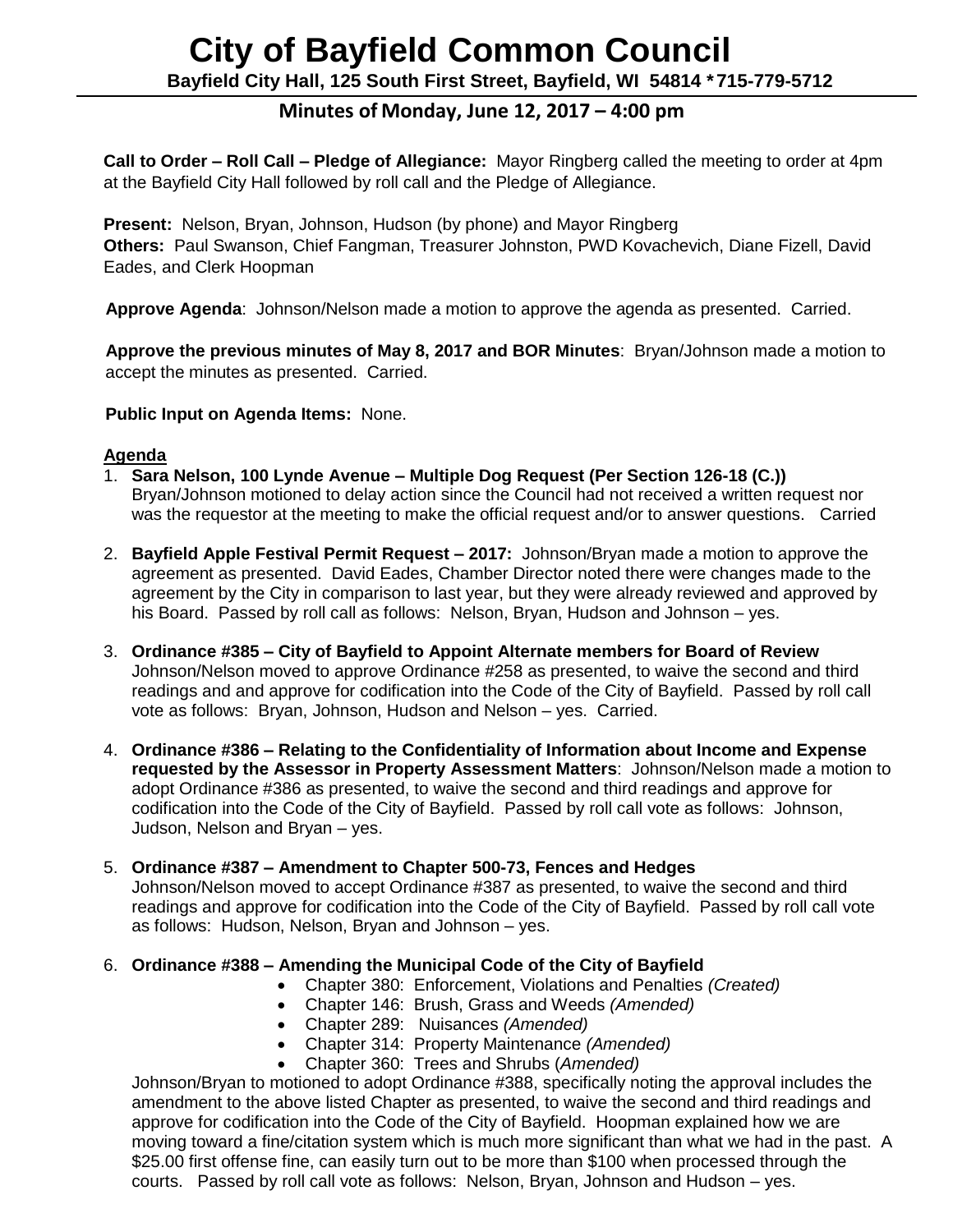- 7. **Ordinance #389 – Amendment to Chapter 72 – Mayor and Council, Sec. 72-12 B – Special Meetings:** Bryan/Nelson moved to approve Ordinance \$389 as presented, to waive the second and third readings and approve for codification into the Code of the City of Bayfield. Discussion. Passed by roll call vote as follows: Bryan, Johnson, Hudson and Nelson – yes.
- 8. **Resolution #523: Authorizing the Bayfield Volunteer Fire Department to sell Beer for one day at the Bayfield Lakeside Pavilion for their annual Fundraiser – Fish Fry and Dance:** Johnson/Bryan made a motion to approve Resolution #523 as presented. Passed by roll call vote as follows: Johnson, Hudson, Nelson and Bryan – yes.
- 9. **Resolution #524: City of Bayfield Fee Schedule Amendments:** Bryan/Nelson motioned to approve the Fee Schedule dated June 12, 2017 which is an amendment to Resolution #520, adopted on February 3, 2017. Passed by roll call as follows: Hudson, Nelson, Bryan and Johnson – yes.
- 10. **Resolution #525: A Resolution Authorizing Execution of the Department of Natural Resources Principal Forgiven Financial Assistance Agreement - Safe Drinking Water Loan Program (SDWLP) Project No. 5385-05 Replace 2050' of Undersized Mains/85'Services in Swede Hill, Financial Assistance Agreement (FFA):** Johnson/Nelson made a motion to approve Resolution #525 authorizing the Mayor and Clerk to execute the WIDNR Principal Forgiven Financial Assistance Agreement as presented. It was noted we are receiving \$206,180 in principal forgiveness from the WIDNR for this project. Passed by roll call vote as follows: Nelson, Bryan, Johnson and Hudson – yes.
- 11. **Resolution #526: City of Bayfield 2017 Budget Amendment #1:** Johnson/Bryan moved to approve Resolution #526 as presented, which changes the 2017 Budget due to the changes made to the Employee Health Insurance. Passed by roll call vote as follows: Bryan, Johnson, Hudson and Nelson - yes.
- 12. **2017-2018 Alcohol, Coin, Tobacco and Server's Licenses**: Bryan/Nelson made a motion to approve the 2017-2018 Alcohol, Coin, Tobacco and Server's Licenses as presented. Carried.
- 13. **Harbor/Park Attendant Position/Wage:** Johnson/Nelson made a motion to officially approve the hiring of Clayton Hosley as the Tier 2 Harbor/Park Attendant and the Tier 1 wage of \$12.50, and the Tier 2 Wage of \$11.29 for 2017. It was noted both the Harbor Commission and the Parks and Recreation Committee have approve the position hiring and wage rates proposed. Passed by roll call vote as follows: Johnson, Hudson, Nelson and Bryan – yes.
- 14. C**ommittee Appointments/Resignations: Sadie Sigford, Library Board and Anna Bonde, Planning and Tree Board:** The Mayor informed the Council he received an e-mail from Anna Bonde who he later met with in person, who has offered to be a volunteer for the City. She is interested in learning more about government. The Mayor has suggested she be appointed as an ancillary member to the Tree Board and to the Plan Commission. She will be working on a map revision and possible updates to the City's Tree Inventory.

Bryan/Johnson moved to approve the Mayor's appointment of Sadie Sigford to the Library Board, and Anna Bonde to the Tree Board and Plan Commission as noted above. Carried.

#### 15. **City of Bayfield Utility Information – Due to General Fund:**

Last month the City Council was asked to consider forgiving the debt owed by the Utility to the General Fund by the Public Works Committee. Hoopman and Johnston provided a summary of the previous action taken by the Council, the new request, and made a recommendation the Utility be allowed to leave the debt as is and make payments when they are able. Their summary included information on the Utility's debt and the increased possibility of the Utility making additional/higher payments when some of this other debt is paid off.

Bryan made a motion to have the City's General Fund to forgive the Utility's past debt of \$116,902.70. Bryan said this was a way for the Utility to start fresh. Johnson said she is not comfortable forgiving this type of debt, and commented on the very old infrastructure that has been rehabilitated. She said she was sorry this problem wasn't caught sooner. For discussion purposes,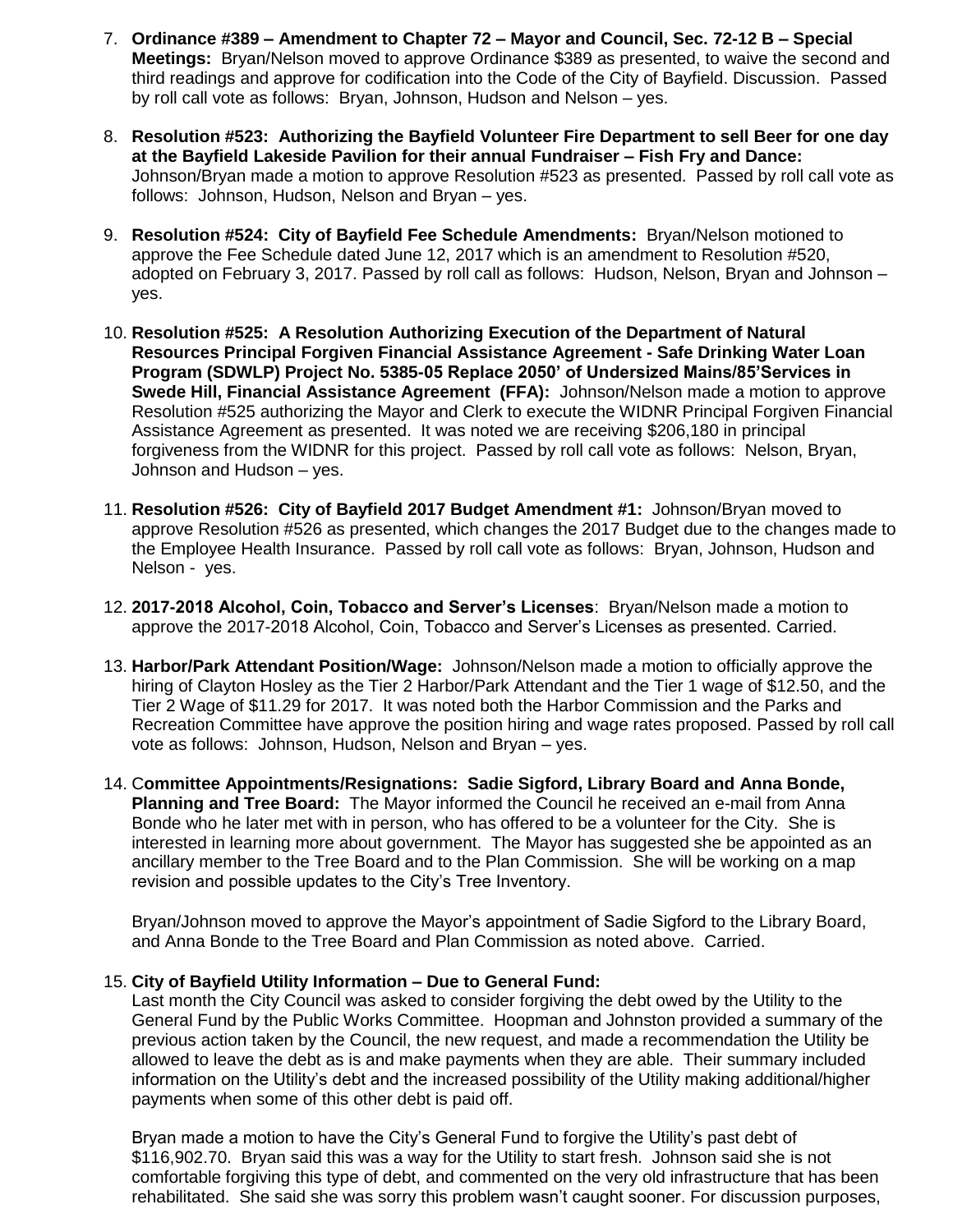Nelson seconded the motion. He said he was not in favor of eliminating the debt. Hudson agreed. Roll call was taken: Hudson – yes, Nelson – no, Bryan – yes, Johnson-no. Due to the tie, the Mayor voted. He voted no. Motion fails.

It was clarified that the motion made on March 7, 2016 to cap the pilot at the 2016 amount (\$62,571), but to add an annual CPI adjustment, was still in place.

#### 16. **Project Updates:**

#### **a. Swede Hill Water Main Improvement Project (2017): Update**

PWD Kovachevich told the Council how the project has been progressing. He mentioned the water mishap on 4<sup>th</sup> Street that occurred last week. The issue found will cause a minor change order to be submitted. Crews are now working on property connections. The good news is we should be done with 6<sup>th</sup> before the WIDOT detour is down. Johnson commended the Crew's on how hard they are working! Fifth and Seventh Streets, and Rittenhouse Avenue are now being reconstructed.

- b. **Historic Waterfront Walk Phase 2 – Discuss Next Steps** Brandon Herbert, Engineer from Strand Associates, was asked to finalize the Cost Opinion so the Committee can determine whether or not to re-bid.
- c. **2018 Potential Water & Sewer Projects:** All projects are on hold due to funding constraints.
- d. **Old Jail – Partnership between the City and BHA** Consider 5 year Lease Nothing new to report..
- e. **Comprehensive Plan – Implementation Elements**: The Mayor said work on the update continues. Committees are now looking at the maps for updates/corrections.
- f. **Clean Water Energy Utility Challenge:** The PWD indicated Pearson was talking with a writer about the challenge and expects an article on the subject to be written.
- **g. Solsmart Designation:** Hoopman has been waiting for direction from program leaders that was expected about a month ago.
- h. **Green Tier - Legacy Community Alliance for Health Project (LCAH):** Still holding meetings; work is in progress.

#### 17. **Mayor's Report(s)**

- Dissention is important for good discussion, and better decision making. The Mayor thanked the Council and staff for their input, advice and comments.
- Memorial Day Proclamation The Mayor participated in Memorial Day events at both the Cemetery and Memorial Park
- E-mail Dated June 2, 107 The Mayor signed onto a statement to honor and uphold the Paris Climate Agreement, and noted we will continue to do our best to reduce CO2 emissions. This is good for the Earth, but also for our taxpayers and what they pay for. He will be participating in a call tomorrow with other Mayor's who have pledged to do the same.
- E-mail Dated June 5, 2017 Art Space, USDA Funding. They may be able to assist with our other housing issues. Bryan mentioned the old sail loft as a potential housing space. The Mayor will be meeting with other stakeholders to discuss some of the City of Bayfield's housing issues on June 19, 2017
- The newly formed Parking Committee will also have their first meeting on June 19 2017.